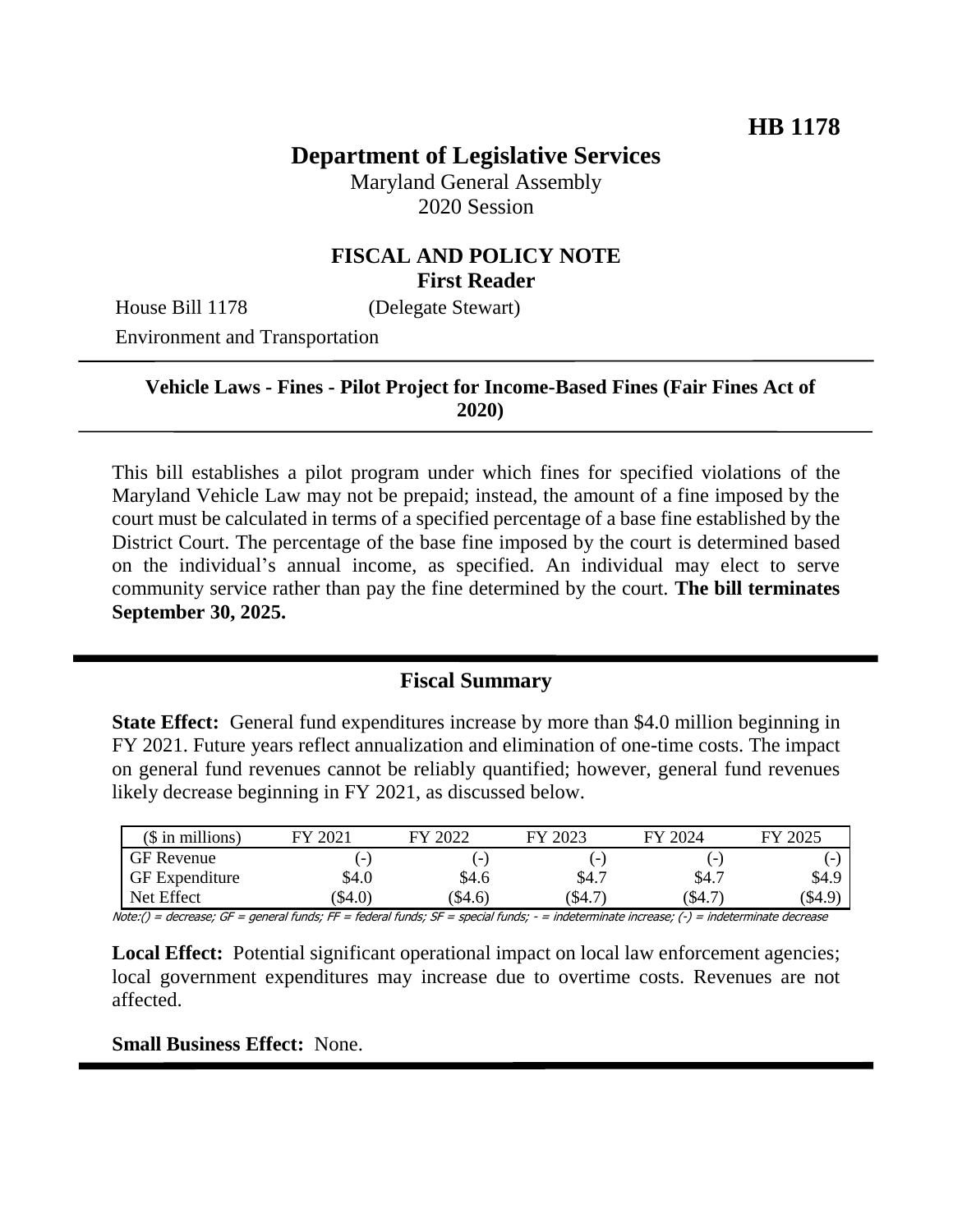## **Analysis**

**Bill Summary:** The bill's provisions apply to a citation issued by a law enforcement officer for a violation of specified offenses generally relating to (1) turning, starting, and use of signals on stopping, turning, and starting; (2) required stops; and (3) speed restrictions.

For a violation of specified offenses, the District Court must establish a base fine in accordance with the existing maximum fine of \$500 that generally applies to violations of the Maryland Vehicle Law.

A fine imposed by the court must be calculated in terms of a specified percentage of the base fine. The percentage of the base fine is determined based on the individual's annual adjusted gross income as a percentage of the federal poverty level. An individual's adjusted gross income is as determined under the bill; it is not defined to refer to adjusted gross income for federal or State income tax purposes.

Fines imposed under the bill range from 0% of the base fine, for an individual with an adjusted gross income up to 100% of the federal poverty level, to 300% of the base fine, for an individual with an adjusted gross income exceeding 1,600% of the federal poverty level. In any case, a fine imposed under the bill may not exceed the existing maximum \$500 that generally applies to violations of the Maryland Vehicle Law.

In determining the adjusted gross income of a defendant, a court may consider income from any legal source, including employment, public benefits, investments, rental property, and income from intellectual property. However, a court may not consider pension or other retirement income. In calculating the adjusted gross income of a defendant, a court must (1) deduct 33% from the individual's income, if the individual has taxes withheld from his or her income and (2) deduct up to 15% to account for necessary expenses, including the costs of support care for dependents, medical expenses, educational costs, and the payment of child support. An individual may establish the individual's income through records or testimony.

An individual may elect to serve community service rather than pay the fine determined by the court. The number of community service hours imposed by a court must be calculated by determining the number of hours that an individual earning the minimum wage rate for the jurisdiction would be required to work to pay the fine that would otherwise be due. However, community service imposed under the bill may not be fewer than four hours.

An individual who experiences an unexpected hardship following the imposition of a fine under the bill may petition the court for a reduction in the fine or the imposition of community service instead of payment of the fine. For an individual who has entered into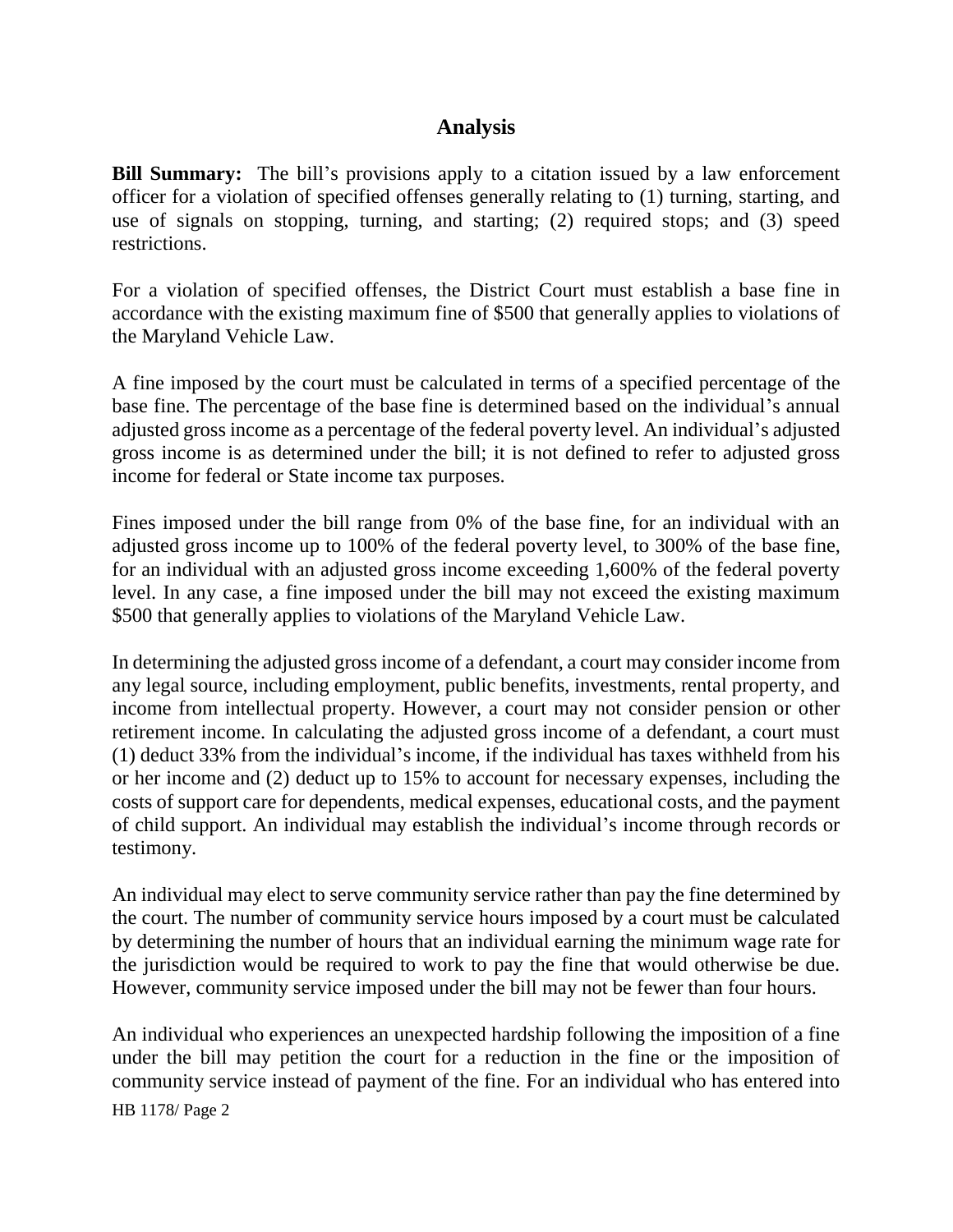an installment plan for the payment of one or more fines imposed by the court, as provided under existing provisions, the hours of community service must be calculated based on the remaining, unpaid amount of the fine.

**Current Law:** Except as otherwise specified, a person convicted of a misdemeanor for a violation of a provision of the Maryland Vehicle Law is subject to a maximum fine of \$500. The prepayment penalty established by the District Court for most of the offenses specified under the bill is \$90 or \$130 for a violation that contributes to an accident. Prepayment penalties for exceeding maximum speed limits range from \$80 to \$530 based on miles per hour in excess of the maximum speed limit.

## *Nonpayment of Fines*

If a person fined under the Maryland Vehicle Law (or under a federal traffic law or regulation for a violation occurring in the State) does not pay a fine in accordance with the court's directive, the court may certify the failure to pay to the Motor Vehicle Administration (MVA). When MVA receives the certification, it may suspend the driving privileges or license of the person until the fine has been paid (but only after giving the person 10 days advance written notice).

### *Installment Payment of Fines*

The District Court or a circuit court may authorize an individual installment plan agreement for a defendant whose driver's license or driving privilege may be (or is) suspended for failure to pay a fine for one or more traffic offenses, including one or more citations for a violation of specified parking ordinances. A defendant who is sentenced to pay one or more fines that total at least \$300 and certifies inability to pay the fine (or fines) may apply to the clerk of the court to make installment payments. An installment plan agreement must require that the defendant make installment payments of 10% per month on the total amount of the fine (or fines) covered by the agreement, specify the offense and citations to which the agreement applies, and state whether the defendant's driver's license or driving privileges are currently suspended for failure to pay the fine or fines to which the agreement applies.

**State Revenues:** The bill prohibits the prepayment of fines for violations of specified traffic offenses and requires the court to calculate fines for violations of these offenses in accordance with a specified formula based on an individual's income. The District Court advises that, in fiscal 2019, there were 203,526 citations issued for offenses specified under the bill, of which  $105,161$  – approximately  $52\%$  – were prepaid.

The bill's impact on general fund revenues from fines collected by the District Court for offenses specified under the bill cannot be reliably quantified, as it depends on the base

HB 1178/ Page 3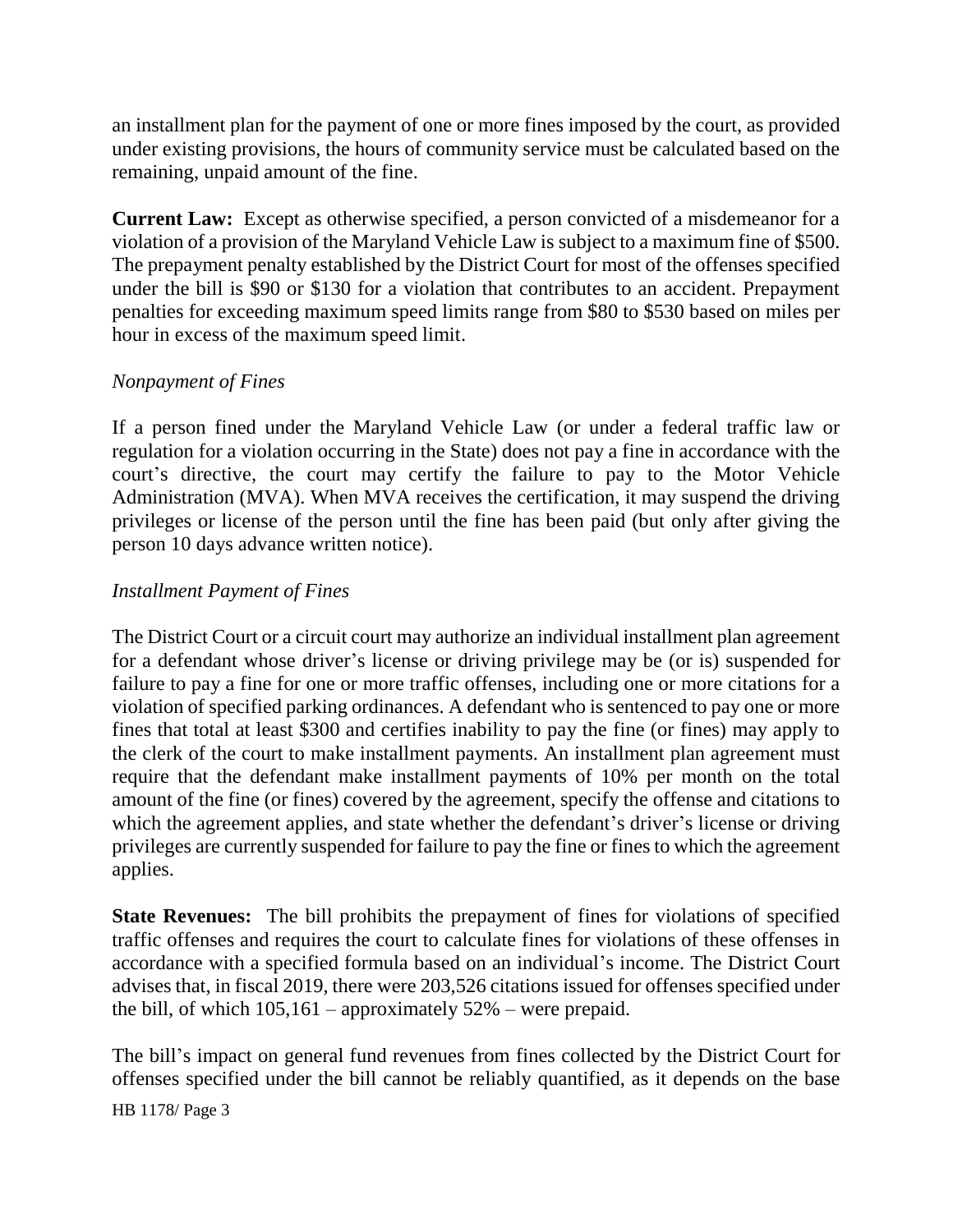fine established by the District Court, the income levels of defendants, the actual amount of the fines imposed under the bill, and fine revenues currently collected for these offenses, for which data is not readily available. Nonetheless, a discussion of the possible revenue effects is below.

To the extent that individuals who would prepay fines for specified violations in the absence of the bill are subject to the imposition of higher fines under the bill, general fund revenues may increase. However, the bill requires the calculation of fines based on an individual defendant's adjusted gross income – not household income. Accordingly, it is assumed that fines may be calculated in different manners for individual members of the same household. Further, it is assumed many individuals who would prepay fines in the absence of the bill will be subject to lower or no fines under the bill, based on the manner in which the fines must be calculated. To the extent that these individuals pay lower or no fines under the bill, general fund revenues may decrease.

Additionally, individuals who would prepay fines in the absence of the bill may be more likely to contest violations under the bill, as these individuals must appear in court. To the extent that fines are not imposed for individuals who would prepay fines in the absence of the bill, either because violations are successfully contested or because the law enforcement officers who issued the citations do not appear in court, general fund revenues decrease.

Finally, the bill allows an individual to elect to serve community service rather than pay the fine, which also decreases general fund revenues.

**State Expenditures:** As noted above, the bill prohibits the prepayment of fines for violations of specified traffic offenses. Accordingly, it is assumed that individuals must appear in court for violations of these offenses, particularly since the court must determine the amount of their fine based on their income, either through records or testimony. Thus, the bill significantly increases courtroom docket loads for the District Court. It is estimated that courtroom appearances are required for an additional 105,000 traffic-related cases annually as a result of the bill, based on the existing rate of prepayment for offenses specified under the bill. Moreover, the workload associated with the remaining cases (those that are currently contested) also increases under the bill.

The Judiciary advises, and the Department of Legislative Services concurs, that additional District Court personnel are needed in order to handle the significant increase in workload under the bill. The Judiciary further advises that significant programming changes are necessary to implement the bill's requirements; one-time programming-related costs are estimated at \$230,000. In addition, the Judiciary must update and issue new traffic citation books for use by law enforcement officers at an estimated cost of \$30,700.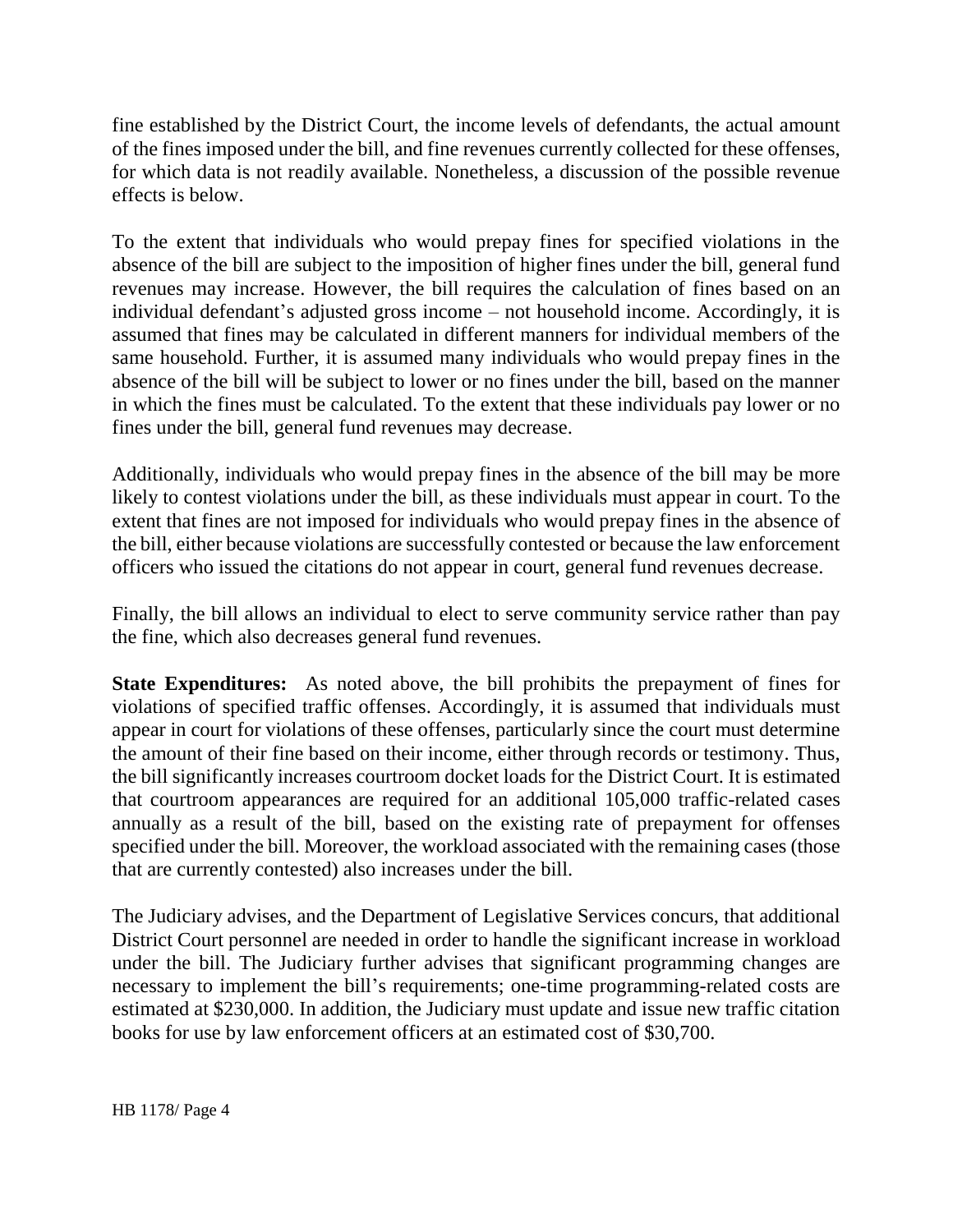Accordingly, general fund expenditures for the Judiciary increase by \$4,047,888 in fiscal 2021, which accounts for the bill's October 1, 2020 effective date. It reflects the cost of hiring 17 District Court clerks, 8 District Court judges, 8 courtroom clerks, and 16 bailiffs. It includes salaries, fringe benefits, one-time start-up costs, programming-related costs, costs for updated traffic citation books, and ongoing operating expenses.

| <b>Total FY 2021 State Expenditures</b> | \$4,047,888 |
|-----------------------------------------|-------------|
| <b>Other Operating Expenses</b>         | 262,946     |
| Programming-related Costs               | 230,000     |
| <b>Updated Traffic Citation Books</b>   | 30,700      |
| Salaries and Fringe Benefits            | \$3,524,242 |
| <b>Positions</b>                        | 49          |

Future year expenditures reflect full salaries, annual increases (as appropriate), employee turnover, and ongoing operating expenses.

This estimate assumes that, given the five-year duration of the pilot program, District Court personnel needs as a result of the bill must be met with regular, permanent staff positions; upon termination of the program in fiscal 2026, the additional staff can otherwise support the staffing needs of the Judiciary.

This estimate does not account for a potentially significant increase in overtime costs for the Department of State Police to the extent that State police officers must appear in court more frequently as a result of the bill.

Local Expenditures: The bill may significantly affect the operation of local law enforcement agencies if local police officers have to make additional court appearances under the bill. Overtime costs for local law enforcement agencies may increase to accommodate these appearances.

**Additional Comments:** As previously noted, the formula for fines in the bill is based on an *individual's* income. The federal poverty guidelines vary by size of *household*. The 2020 federal poverty guidelines are \$12,760 for a single-person household and increase by \$4,480 for each additional person in the household.

## **Additional Information**

**Prior Introductions:** None.

**Designated Cross File:** None.

HB 1178/ Page 5